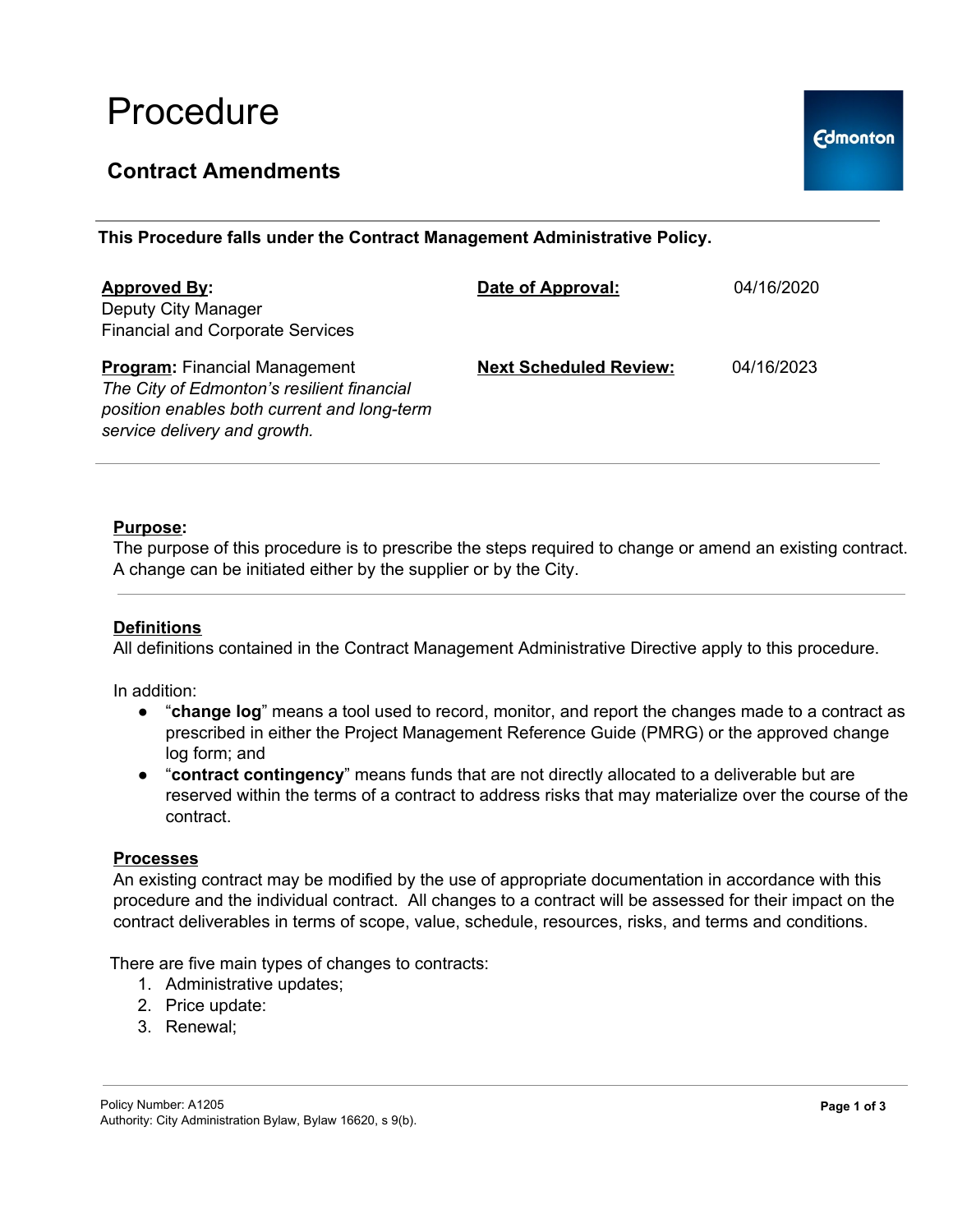# Procedure

## **Contract Amendments**

- 4. Termination; and
- 5. Amendment.

Administrative changes (i.e. changes to project team members) are performed within SAP Ariba to change administrative details and do not require approval from the delegated authority or legal review.

Renewals are performed automatically in SAP Ariba in order to exercise optional terms that were previously approved by the delegated authority in approving the contract. Renewals do not require approval from the delegated authority. Renewals do not require legal review if the contract is still active. If the contract has expired, a legal review is required to determine if the contract can be reactivated.

Terminations are performed within SAP Ariba in order to exercise a right of early termination within the contract. Terminations must be approved by the delegated authority, and the Legal Services Branch must be consulted prior to the contract being terminated.

Amendments are performed within SAP Ariba and are used for all changes to the contract other than administrative and price updates, and schedule changes where the terms and conditions of the contract are not impacted. Amendments must be approved by the delegated authority and must be reviewed by the Legal Services Branch in using the Contract Amending Agreement Legal Review Form <https://forms.gle/VmcuJ7pGUnxdvcRe7> form which will provide a response indicating whether legal review is required.

In some cases, change orders may be used for minor changes to contracts. In order to use a change order to change a contract, the contract in question must have clauses allowing for the use of change orders. Change orders must be completed in accordance with the terms and conditions of the contract and do not need to be approved by the delegated authority. Change orders may require legal review to determine whether the change order may be used and signed change order documents uploaded in SAP Ariba.

To complete an amendment to a contract, the contract manager must:

- obtain authorization for the proposed change; and
- appropriately document the change

### *1 Obtain Authorization for the Proposed Change*

- 1.1 If the change will impact the total value of the contract, the contract manager will obtain a quote from the supplier for the proposed change. If the change does not have a financial impact on the contract, proceed to section 2.
- 1.2 The contract manager will complete the Contract Amending [Agreement](https://docs.google.com/forms/d/e/1FAIpQLSdh0MuGcgzZ_uDLMcSl9NCWMJO1ykvJozA0v4iZmuuR64s_qA/viewform) Legal Review Form which will provide a response indicating whether legal review is required.